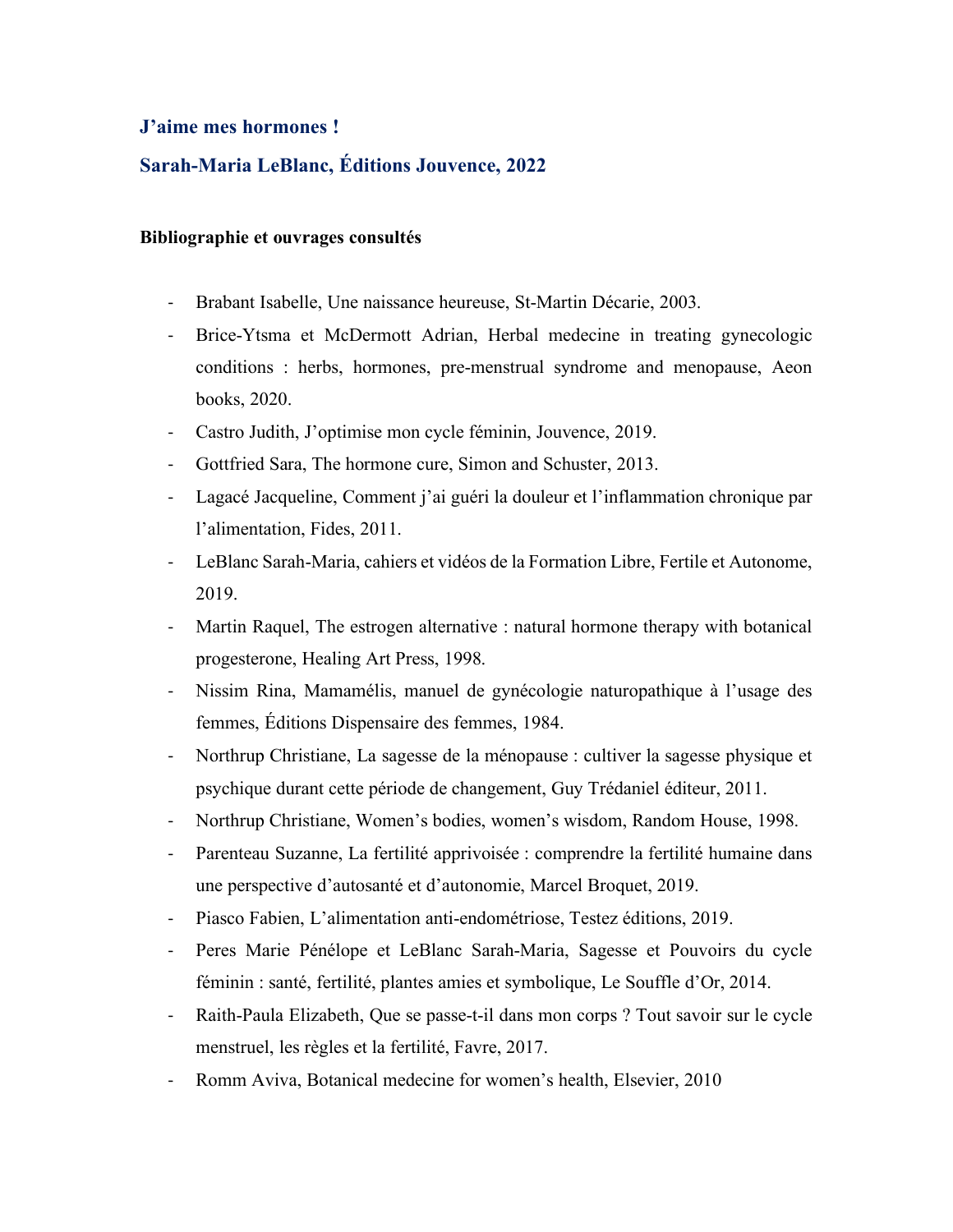- Romm Aviva, Hormone intelligence, Harper one, 2021.
- Romm Aviva, The natural pregnancy book, Ten Speed Press, 2014.
- Romm Aviva, The adrenal thyroid revolution, Harper one, 2019.
- Vitti Alissa, The woman code, Harper one, 2014
- Weed Susun, Healing wise, Ash Tree publishing, 1989
- Weed Susun, The menopausal years, the wise women way : alternative approaches for women 30-90, Ash Tree Publishing, 2003.
- Weed Susun, Le trèfle de vie, Genève, éditions Mamamélis, 1991.
- WECF, Menace sur la santé des femmes, éditions Yves Michel, 2012.
- Wilk Katarina, Périméno Power, Jouvence, 2021.

Sites web et articles consultés

- CEMCOR (le centre pour la recherche sur le cycle menstruel et l'ovulation) : http://www.cemcor.ca/resources/researchers
- Fondation symptotherm : https://sympto.org/3/fr/
- Laboratoire Fluidsiq : https://fluidsiq.com/understanding-hormone-excess-anddeficiency/?v=3e8d115eb4b3
- Ligue La Leche France : https://www.lllfrance.org/vous-informer/fondsdocumentaire/dossiers-de-l-allaitement/1424-da-62-le-point-sur-la-prolactine
- Sabotage hormonal (brochure) : https://spip.teluq.ca/pe/spip.php?article50
- Scientifique en chef du Québec : https://www.scientifique-enchef.gouv.qc.ca/impacts/le-soya-augmente-le-risque-de-cancer-du-sein-faux/
- Sensiplan : https://symptothermie.info
- Serena : https://serenaquebec.com/fr/sante-cyle-menstruel/Le-cycle-menstruelsigne-vital/
- Site web de John Lee : https://www.johnleemd.com
- Vivre mes règles... autrement ! Livre sur le cycle du RQASF à télécharger : https://rqasf.qc.ca/campagnerouge/outils/

Recherches consultées pour la rédaction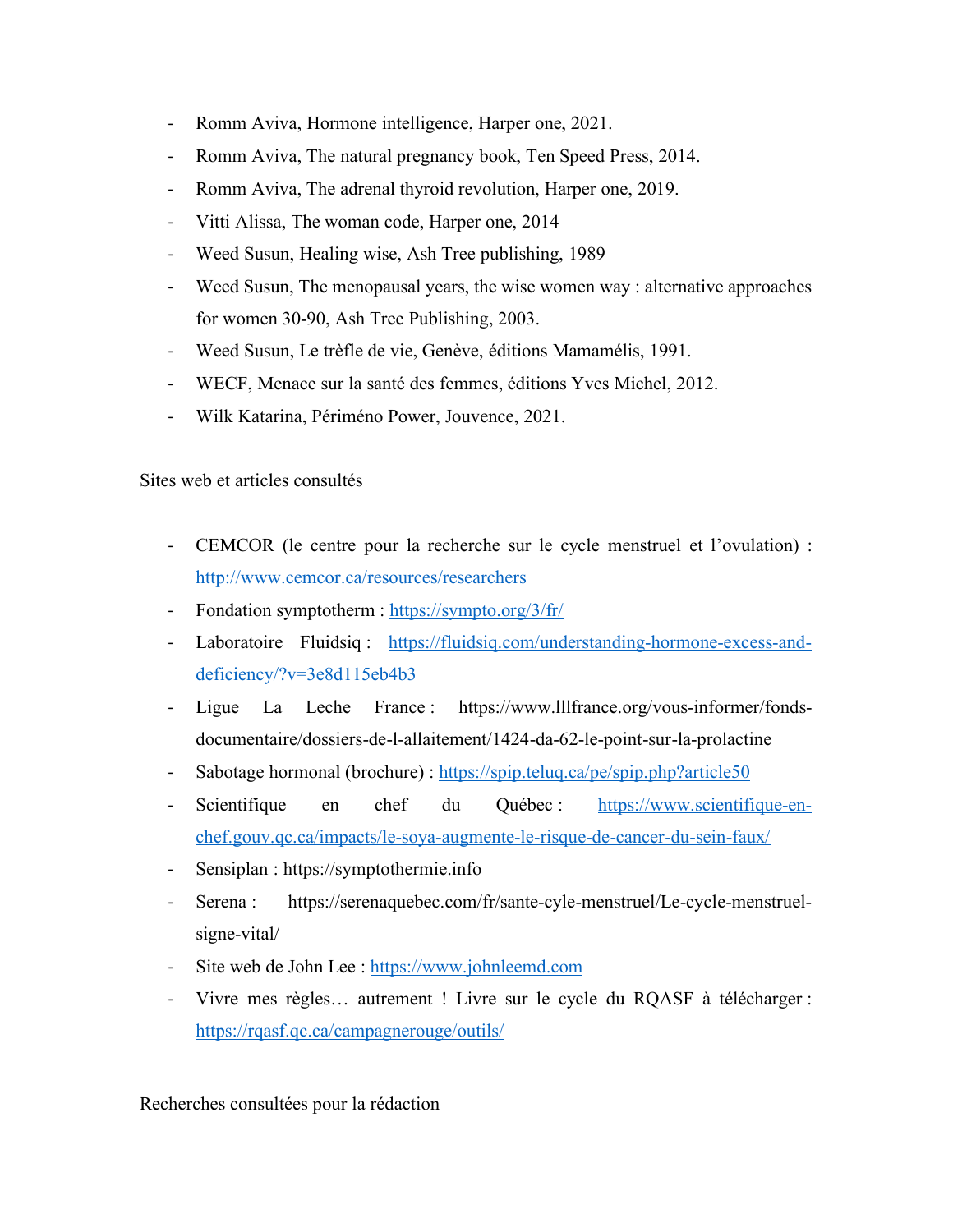Barrera, D., Avila, E., Hernández, G., Halhali, A., Biruete, B., Larrea, F., & Díaz, L. (2007). Estradiol and progesterone synthesis in human placenta is stimulated by calcitriol. *The Journal of steroid biochemistry and molecular biology*, *103*(3-5), 529-532.

Blanks, A. M., & Thornton, S. (2003). The role of oxytocin in parturition. *BJOG: An International Journal of Obstetrics & Gynaecology*, *110*, 46-51.

Caufriez, A., Leproult, R., L'Hermite-Balériaux, M., Kerkhofs, M., & Copinschi, G. (2011). Progesterone prevents sleep disturbances and modulates GH, TSH, and melatonin secretion in postmenopausal women. *The Journal of Clinical Endocrinology & Metabolism*, *96*(4), E614-E623.

Dasharathy, S. S., Mumford, S. L., Pollack, A. Z., Perkins, N. J., Mattison, D. R., Wactawski-Wende, J., & Schisterman, E. F. (2012). Menstrual bleeding patterns among regularly menstruating women. *American journal of epidemiology*, *175*(6), 536-545.

Germain, M. (2013). Effets des variations œstrogéniques féminines sur les potentiels évoqués cognitifs durant une tâche de rotation mentale. Mémoire de maîtrise, Université de Montréal, Montréal.

Gill, J., Vythilingam, M., & Page, G. G. (2008). Low cortisol, high DHEA, and high levels of stimulated TNF-α, and IL-6 in women with PTSD. *Journal of Traumatic Stress: Official Publication of The International Society for Traumatic Stress Studies*, *21*(6), 530-539.

Gress, S., Laurant, C., Defarge, N., Travert, C., & Séralini, G. É. (2016). Dig1 protects against locomotor and biochemical dysfunctions provoked by Roundup. *BMC complementary and alternative medicine*, *16*(1), 1-8.

Hall, J. E. (2015). Endocrinology of the menopause. *Endocrinology and Metabolism Clinics*, *44*(3), 485-496.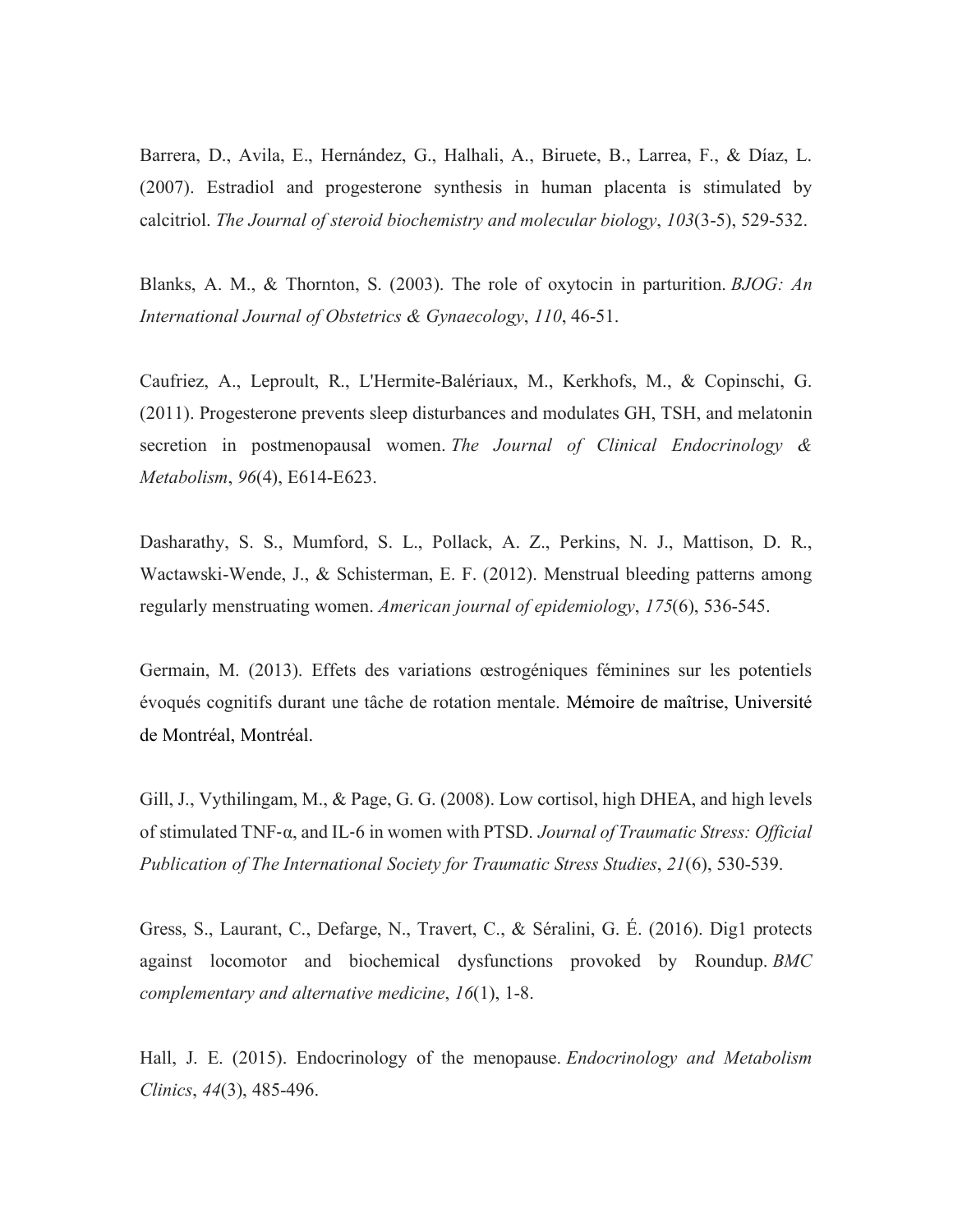Jiang, D., Zhou, J. H., Zhou, J., Gu, Y. E., Yang, D. X., Weng, Q., ... & Qu, F. (2015). Zhi-Bai-Di-Huang-Wan, a classic Chinese medicinal formula in relieving menopausal symptoms: A multi-centre and controlled trial from UK and China. *African Journal of Traditional, Complementary and Alternative Medicines*, *12*, 45-51.

Kenealy, B. P., Kapoor, A., Guerriero, K. A., Keen, K. L., Garcia, J. P., Kurian, J. R., ... & Terasawa, E. (2013). Neuroestradiol in the hypothalamus contributes to the regulation of gonadotropin releasing hormone release. *Journal of Neuroscience*, *33*(49), 19051-19059.

Park YH, Cho GS, Cho ET, et al. Influence of 17- alpha-estradiol on catecholamine secretion from the perfused rat adrenal gland. *Korean J Intern Med*. 1996;11(1):25-39. doi:10.3904/kjim.1996.11.1.25

Rainey, W. E., Rehman, K. S., & Carr, B. R. (2004, November). The human fetal adrenal: making adrenal androgens for placental estrogens. In *Seminars in reproductive medicine* (Vol. 22, No. 04, pp. 327-336). Copyright© 2004 by Thieme Medical Publishers, Inc., 333 Seventh Avenue, New York, NY 10001, USA..

Prajapati, S., Adhana, R., & Verma, A. (2018). Correlation of bleeding time and clotting time in different phases of menstrual cycle. *National Journal of Physiology, Pharmacy and Pharmacology*, *8*(10), 1362-1365.

Prior, J. C. (2006). Perimenopause lost—reframing the end of menstruation. *Journal of reproductive and infant psychology*, *24*(4), 323-335.

Shanmugan S, Epperson CN. Estrogen and the prefrontal cortex: towards a new understanding of estrogen's effects on executive functions in the menopause transition. *Hum Brain Mapp*. 2014;35(3):847-865. doi:10.1002/hbm.22218